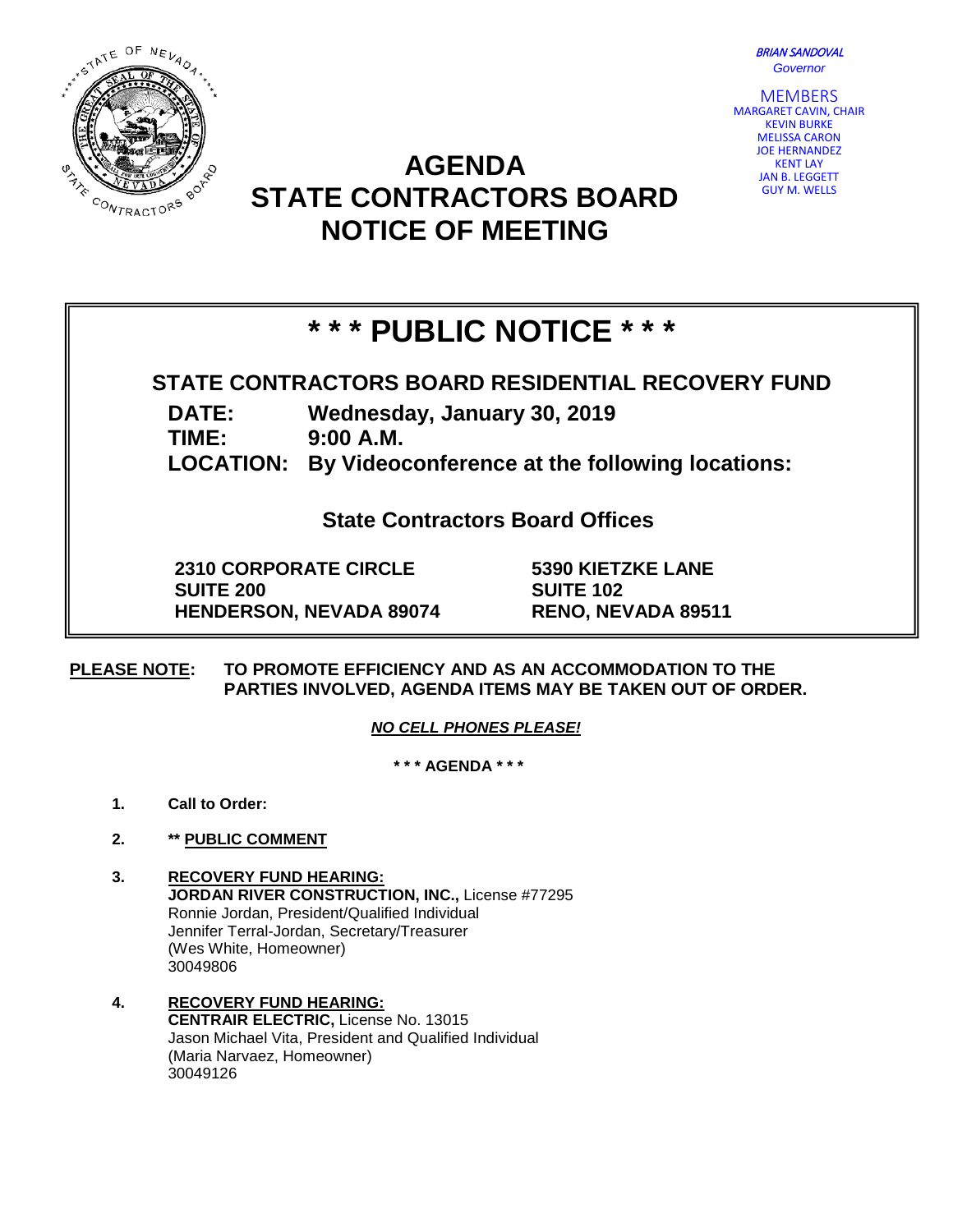**CENTRAIR ELECTRIC,** License No. 13015 Jason Michael Vita, President and Qualified Individual (Juan Merida Del Valle, Homeowner) 30048636

- **6. RECOVERY FUND HEARING: EUREKA BUILDERS, INC.,** License #19657 Lance Alan Jackson, President and Qualified Individual (Emily Sim, Homeowner) 30049933
- **7. RECOVERY FUND HEARING: SILVER AND BLUE LANDSCAPE, LLC,** License #80339 Luis Fuerte, Managing Member and Qualified Individual (Eustolia Contreras, Homeowner) 30049698
- **8. RECOVERY FUND HEARING: ARIA REMODELING, INC.,** License No. 79674, 78871, 79927 **EDMAN KARAMI, PRESIDENT AND QUALIFIED INDIVIDUAL** (Linda Cash, Homeowner) 30049354
- **9. RECOVERY FUND HEARING: JOHN HORN CONSTRUCTION,** License #56614 Williams Horn, Owner & Qualified Individual (Trevor Howell, Homeowner) 30049820
- **10. RECOVERY FUND HEARING: NOW SERVICES OF NEVADA, LLC, dba COOL AIR NOW,** License #79017 Juan Carrilio Sotelo, Managing Member and Qualified Individual (Stuart Miller, Homeowner) 30049846
- **11. RECOVERY FUND HEARING: JERSEY ELECTRIC & SOLAR,** License #52193 Brian Nelson Geczi, President & Qualified Individual (Alan Frank, Homeowner) 30050277
- **12. RECOVERY FUND HEARING: M C MOJAVE CONSTRUCTION LLC,** License No. 25771A Charles Partington, Manager & Qualified Individual (Jeff O'Bray, Homeowner) 30049525
- **13. RECOVERY FUND HEARING: M C MOJAVE CONSTRUCTION LLC,** License No. 25771A Charles Partington, Manager & Qualified Individual (Kim Christman, Homeowner) 30049964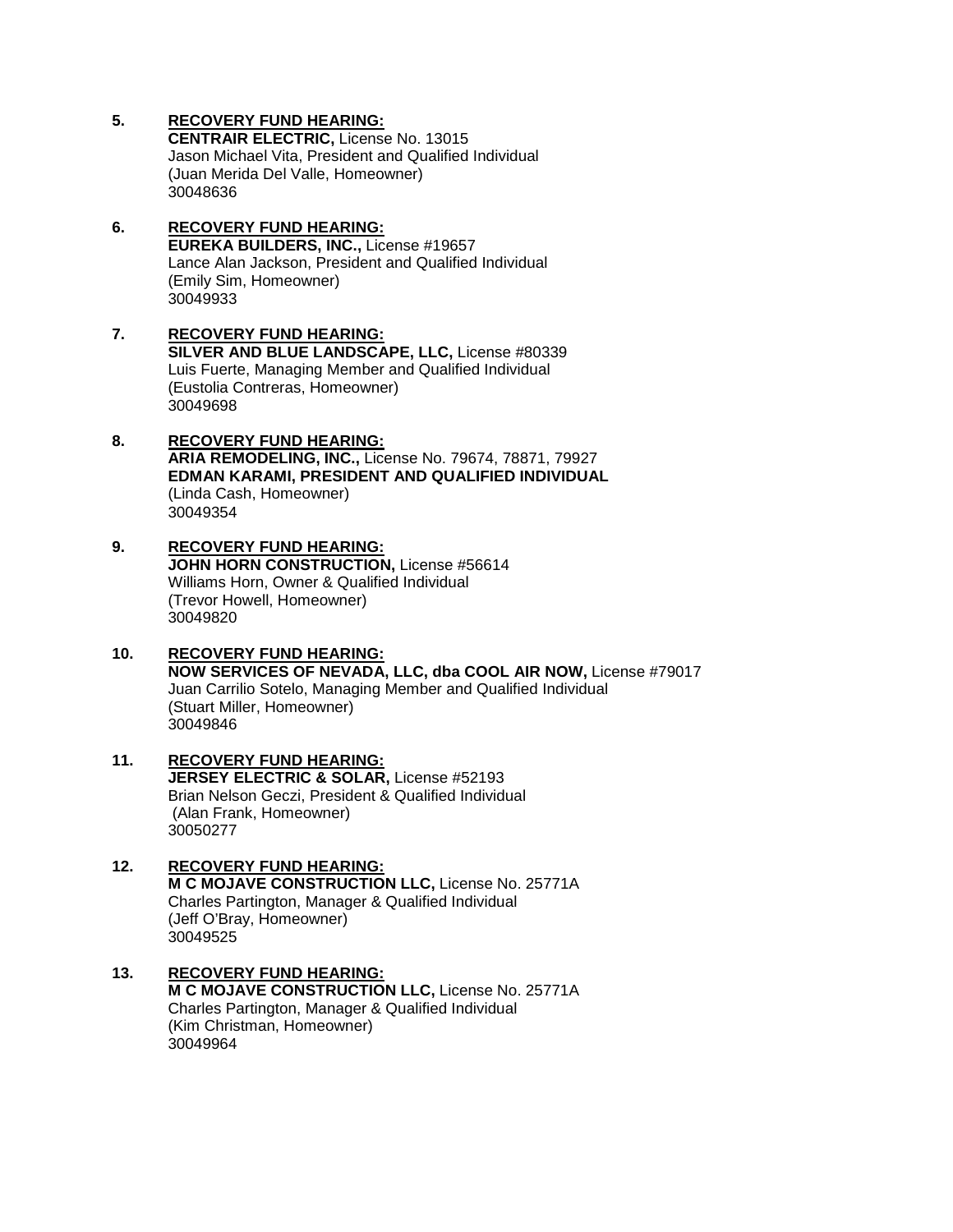**M C MOJAVE CONSTRUCTION LLC,** License No. 25771A Charles Partington, Manager & Qualified Individual (Robert & Linda Cromley, Homeowners) 30049837

#### **15. RECOVERY FUND HEARING: M C MOJAVE CONSTRUCTION LLC,** License No. 25771A Charles Partington, Manager & Qualified Individual (Carl Caprioglio, Homeowner) 30049517

#### **16. RECOVERY FUND HEARING: M C MOJAVE CONSTRUCTION LLC,** License No. 25771A Charles Partington, Manager & Qualified Individual (Johnny Proctor, Homeowner) 30049836

#### **17. RECOVERY FUND HEARING: M C MOJAVE CONSTRUCTION LLC,** License No. 25771A Charles Partington, Manager & Qualified Individual (Terese Thomas, Homeowner) 30049833

#### **18. RECOVERY FUND HEARING: M C MOJAVE CONSTRUCTION LLC,** License No. 25771A Charles Partington, Manager & Qualified Individual (Terry Mazur, Homeowner) 30050278

#### **19. RECOVERY FUND HEARING: M C MOJAVE CONSTRUCTION LLC,** License No. 25771A Charles Partington, Manager & Qualified Individual (Christina Chau, Homeowner) 30049552

#### **20. RECOVERY FUND HEARING: HOME MASTERS,** License #46308 Morton Maxwell Winer, President & Qualified Individual Clarence Windel White, Qualified Individual (Andrew Jacobs, Homeowner) 30050344

#### **21. RECOVERY FUND HEARING: HOME MASTERS,** License #46308 Morton Maxwell Winer, President & Qualified Individual Clarence Windel White, Qualified Individual (Patty Kitchen, Homeowner) 30050347

#### **22. RECOVERY FUND HEARING: HOME MASTERS,** License #46308 Morton Maxwell Winer, President & Qualified Individual Clarence Windel White, Qualified Individual (Erin and Jared Burris, Homeowner) 30050336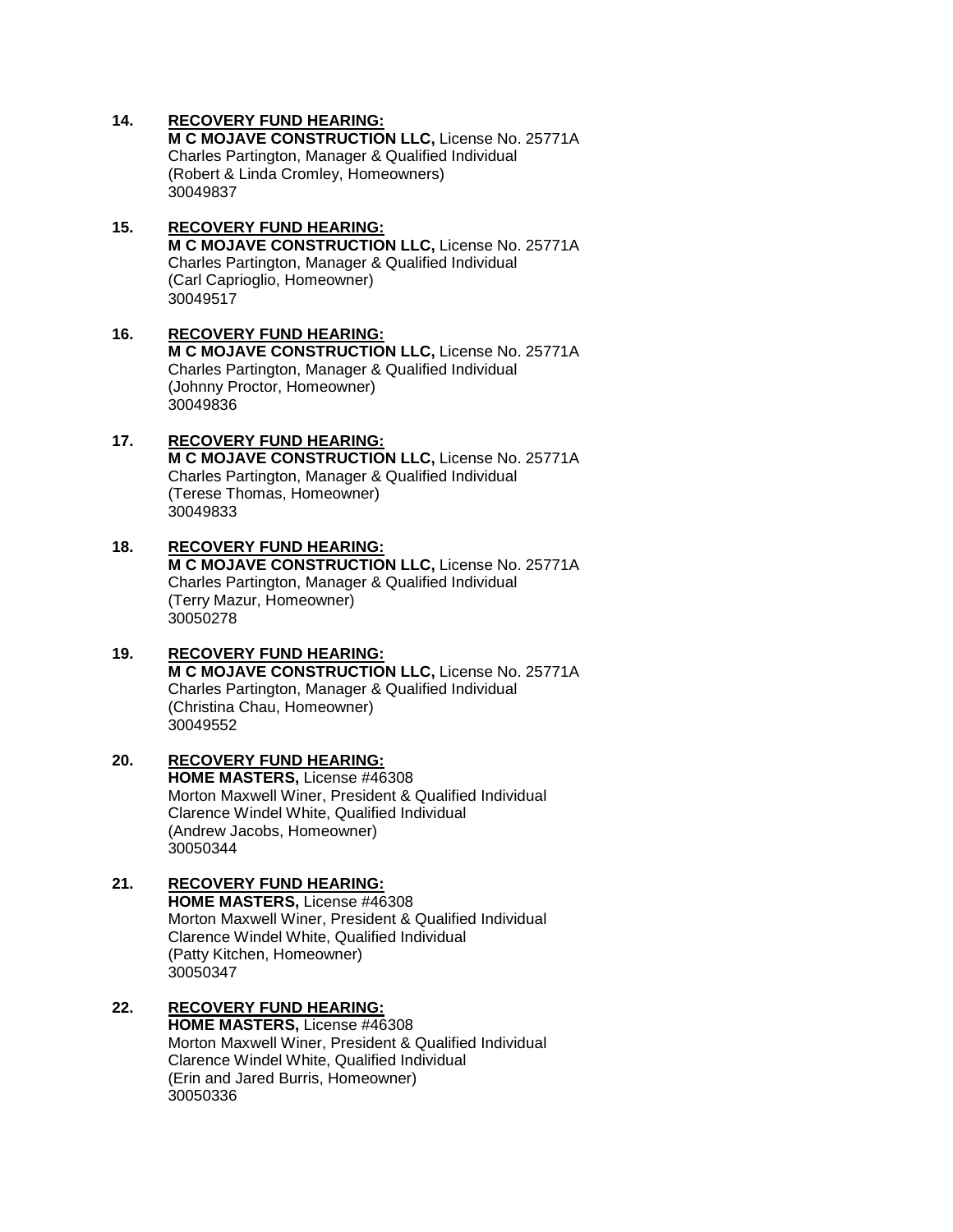**HOME MASTERS,** License #46308 Morton Maxwell Winer, President & Qualified Individual Clarence Windel White, Qualified Individual (Benjamin McCumby, Homeowner) 30050361

#### **24. RECOVERY FUND HEARING: HOME MASTERS,** License #46308 Morton Maxwell Winer, President & Qualified Individual Clarence Windel White, Qualified Individual (Colleen Fishnaller, Homeowner) 30050340

#### **25. RECOVERY FUND HEARING: HOME MASTERS,** License #46308 Morton Maxwell Winer, President & Qualified Individual Clarence Windel White, Qualified Individual (Darleen Duncan, Homeowner) 30050338

#### **26. RECOVERY FUND HEARING: HOME MASTERS,** License #46308 Morton Maxwell Winer, President & Qualified Individual Clarence Windel White, Qualified Individual (Jess Morelock, Homeowner) 30050362

#### **27. RECOVERY FUND HEARING: HOME MASTERS,** License #46308 Morton Maxwell Winer, President & Qualified Individual Clarence Windel White, Qualified Individual

(Judith Gray, Homeowner) 30050341

#### **28. RECOVERY FUND HEARING: HOME MASTERS,** License #46308 Morton Maxwell Winer, President & Qualified Individual Clarence Windel White, Qualified Individual (Gregory Steinke, Homeowner) 30050364

#### **29. RECOVERY FUND HEARING: HOME MASTERS,** License #46308 Morton Maxwell Winer, President & Qualified Individual Clarence Windel White, Qualified Individual (Rickey Fernandez, Homeowner) 30050339

#### **30. RECOVERY FUND HEARING: HOME MASTERS,** License #46308 Morton Maxwell Winer, President & Qualified Individual Clarence Windel White, Qualified Individual (Stella Piccione, Homeowner) 30050363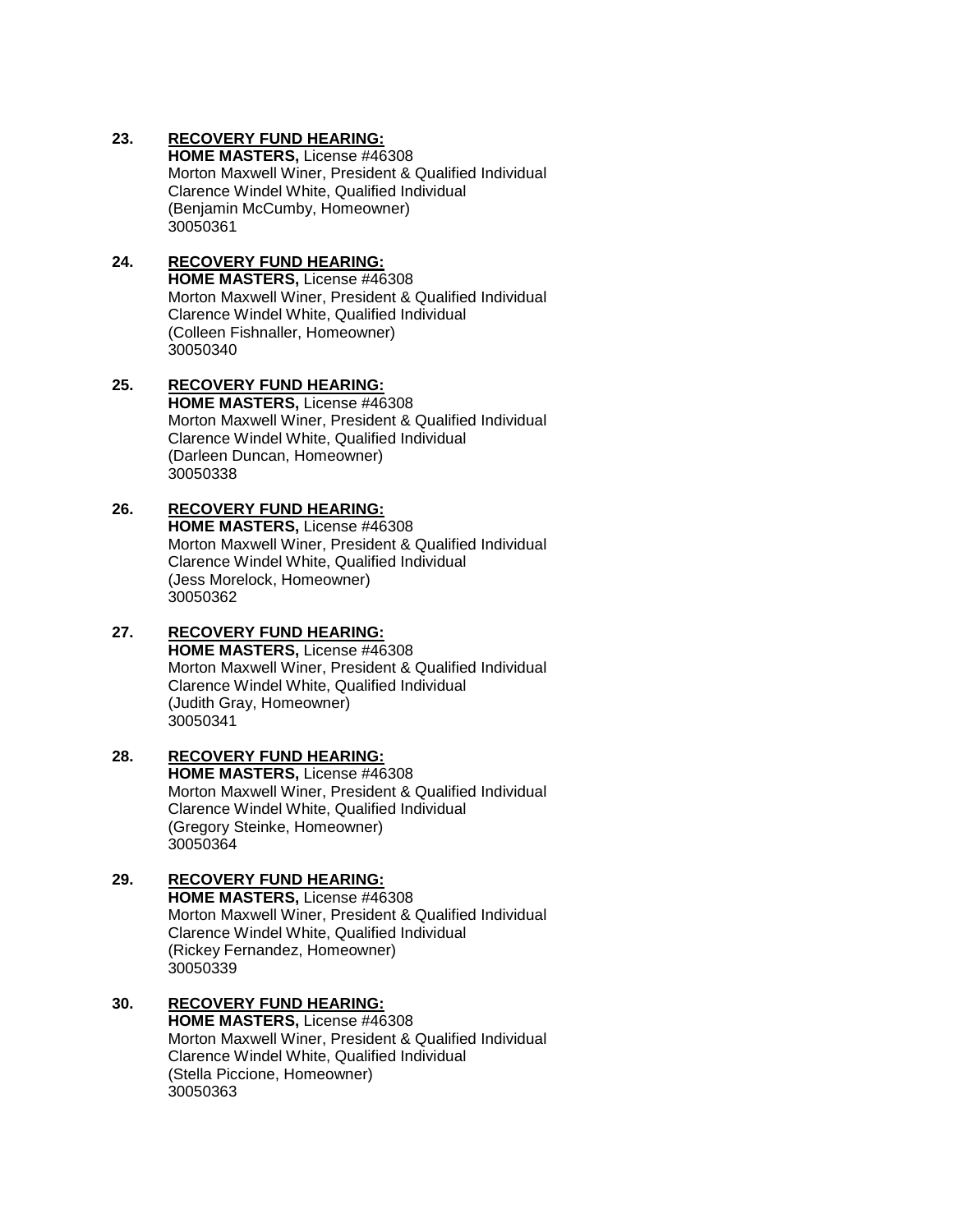**HOME MASTERS,** License #46308 Morton Maxwell Winer, President & Qualified Individual Clarence Windel White, Qualified Individual (Stefano DeLeo, Homeowner) 30050337

#### **32. RECOVERY FUND HEARING: HOME MASTERS,** License #46308 Morton Maxwell Winer, President & Qualified Individual Clarence Windel White, Qualified Individual (Glen and Patricia Trowbridge, Homeowner) 30050365

#### **33. RECOVERY FUND HEARING: HOME MASTERS,** License #46308 Morton Maxwell Winer, President & Qualified Individual Clarence Windel White, Qualified Individual (Charmaine Keever, Homeowner) 30050345

#### **34. RECOVERY FUND HEARING: HOME MASTERS,** License #46308 Morton Maxwell Winer, President & Qualified Individual Clarence Windel White, Qualified Individual (Tyler Hebb, Homeowner) 30050343

#### **35. RECOVERY FUND HEARING: HOME MASTERS,** License #46308 Morton Maxwell Winer, President & Qualified Individual Clarence Windel White, Qualified Individual (Charlotte Baker, Homeowner) 30050335

#### **\*\* PUBLIC COMMENT**

**36.** Adjournment – For Possible Action

#### **\*\* PUBLIC COMMENT**

Comments from the public are accepted at this time on topics not specifically addressed elsewhere on the agenda. The public may comment by signing-in before speaking during the Public Comment section. The board is precluded from discussing or acting on items raised by Public Comment that are not already on the agenda. *Public Comment will be limited to 5 minutes per person at the discretion of the Chairman.*

#### **NOTICES POSTED AT THE FOLLOWING LOCATIONS**

NEVADA STATE CONTRACTORS BOARD – RENO NEVADA STATE CONTRACTORS BOARD – HENDERSON NEVADA STATE CONTRACTORS BOARD INTERNET WEBSITE: [www.nscb.nv.gov](http://www.nscb.nv.gov/) RENO CITY HALL